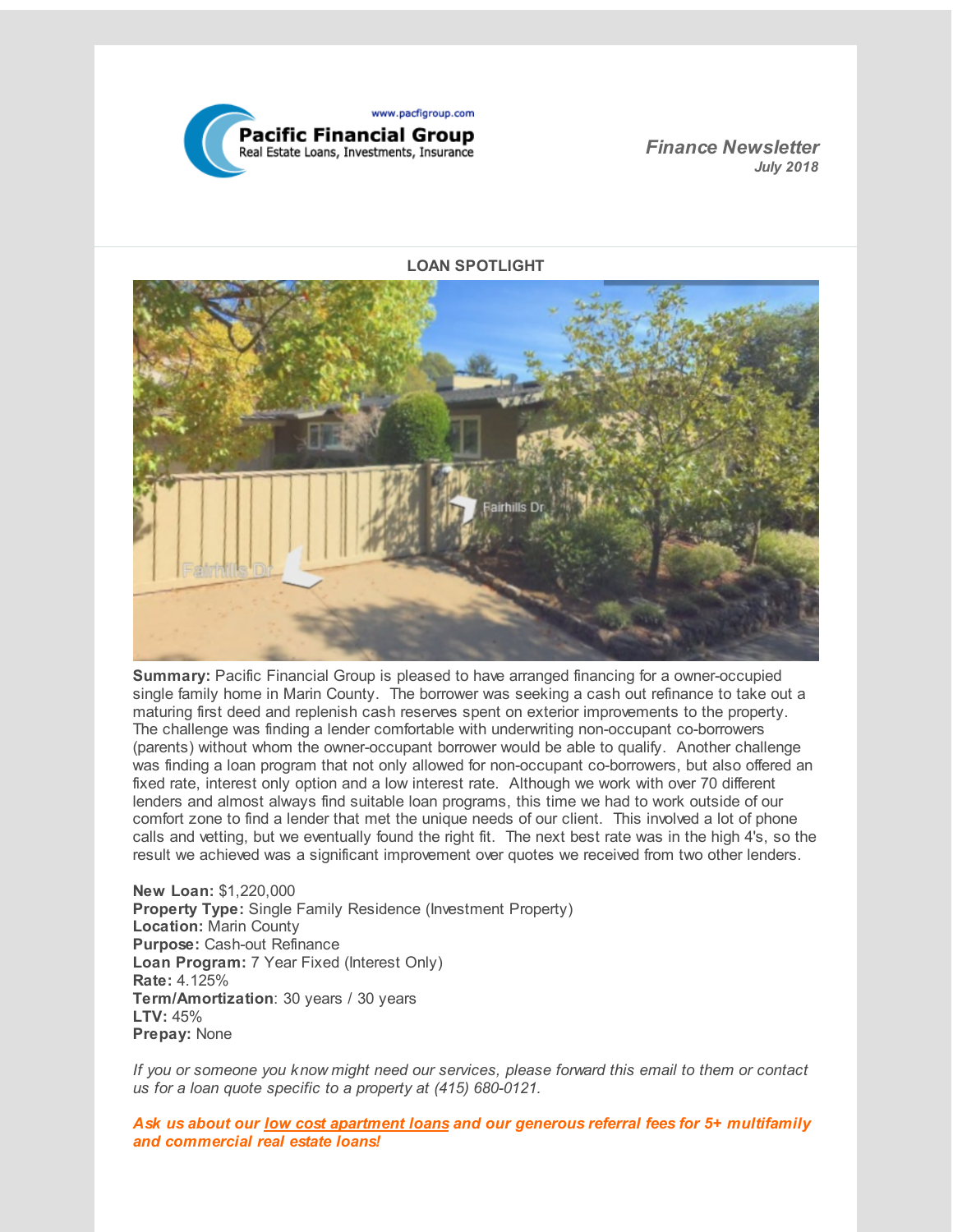

## **ABOUT OUR SERVICES**

Pacific Financial Group is a full-service brokerage firm dedicated to providing clients with real estate loans, investment advice, financial planning and insurance services. Our success is the result of our client-focused commitment, professional integrity, industry and market knowledge and unique private banking approach to understanding the financial needs of our clients and delivering specifically tailored solutions. **Visit our website to obtain additional information about the types of [investment](http://r20.rs6.net/tn.jsp?f=0011976FwENjfPw_xqpEcczmkcxkUM9MEtN7xGTYmHnG3o1FZ-_rAvPtx-NNC3HCxuU8Cbkww17llidZw36d6nNPJQb6BQg1wAKURbaLhzvUMDKaR_rvLiY_vXKQQRdHggQqRcD4FfLgAOIexhlxdT6LoB5gmUQQYIpjkN6HmsR-uj7OGxeBlZiNQw9l8AWDh03C5kOV8kKcDY=&c=&ch=) advice and [insurance](http://r20.rs6.net/tn.jsp?f=0011976FwENjfPw_xqpEcczmkcxkUM9MEtN7xGTYmHnG3o1FZ-_rAvPtx-NNC3HCxuUgeR4ba6cD1VRIqyMM4wDf1DJ3K8N6rRIxj1XMtPXe2MPkLYk2aVW4DUN1hd4n_BhTju_ir-EW6BD5b8vXQqj0PicRSfTgiwTzp1vQd8gKXGqd0nmOqw0P1hf0qzh3EHo94Wmrj3fdBk=&c=&ch=) services we offer.**

## **APARTMENT LOAN PROGRAMS**

**Hot Money: We offer low cost apartment loans from \$500K & up in California. No origination fees, no lender fees and capped closing costs!**

We are pleased to provide access to a large selection of 5+ unit multi-family loan programs from which to choose so you are assured of finding one that is best suited to meet your particular investment objectives. Drawing from our diverse pool of capital sources, your loan program options are limitless. **Visit our website to obtain additional [information](http://r20.rs6.net/tn.jsp?f=0011976FwENjfPw_xqpEcczmkcxkUM9MEtN7xGTYmHnG3o1FZ-_rAvPtx-NNC3HCxuUfSdiFw3Me9ifBvySy8H7P3vxTpEqqnRukPPu7RzMjdSRXxieELnGJdz6Z-dsNr2DGdHM40nFNvDSb-ajJ555T0RNixzsSISpgvAFuRuMqSE8ZM4mkTzD_F0VujR-wuJluYfUXrzu-bY=&c=&ch=) about available apartment loan programs and interest rates.**

## **COMMERCIAL LOAN PROGRAMS**

**Hot Money: Ask use about CRE loans for properties occupied by marijuana dispensaries or cultivators from \$1MM & up in California. Fixed rate loans with interest rates starting in the mid 6's with 25-30 year amortizations.**

We understand the importance of finding the best available financing to maximize your return on investment and have access to a large selection of commercial loan programs for office, retail, single tenant, self storage, industrial, hospitality, mixed use and owner-occupied commercial buildings, so you are assured of finding one that is best suited to meet your particular investment objectives. Commercial loans are available from a diverse pool of capital sources which include local and regional banks, credit unions, life insurance companies, conduits, pension funds and private investors. **Visit our website to obtain additional information about available [commercial](http://r20.rs6.net/tn.jsp?f=0011976FwENjfPw_xqpEcczmkcxkUM9MEtN7xGTYmHnG3o1FZ-_rAvPtx-NNC3HCxuUJlj28NpAtMZP9zKrQmP2O6aSzHmFg1yx9SKV2iWmHjYGPrWnnFSxHNtpFAbDUQc8Ak7JlyXJieUgp0g7RErRZxJIgV-UwRP2O_jCz9k9DgZSQ3YRtX_pON4BKhJyABZkUf0HChMxJL0=&c=&ch=) loan programs and interest rates.**

## **RESIDENTIAL LOAN PROGRAMS**

We have access to over 30 lenders that offer a variety of loan program options for owner-occupied residences, 2nd homes or 1-4 investment properties. Why limit yourself and deal with one lender when you can have access to a diverse pool of lenders with much more loan program options from which to choose? Below are some of the loan program features currently offered:

- Loans to single member LLC's and revocable trusts
- Stated income and interest only loans
- Debt ratios up to 50%
- Loan amounts up to \$3,000,000
- 100% gift toward a purchase down payment
- No monthly M.I. options available
- No income verification for investor properties / unlimited # of properties financed
- Low down payment loan programs for first-time home buyers (conventional & jumbo)
- Delayed purchase financing